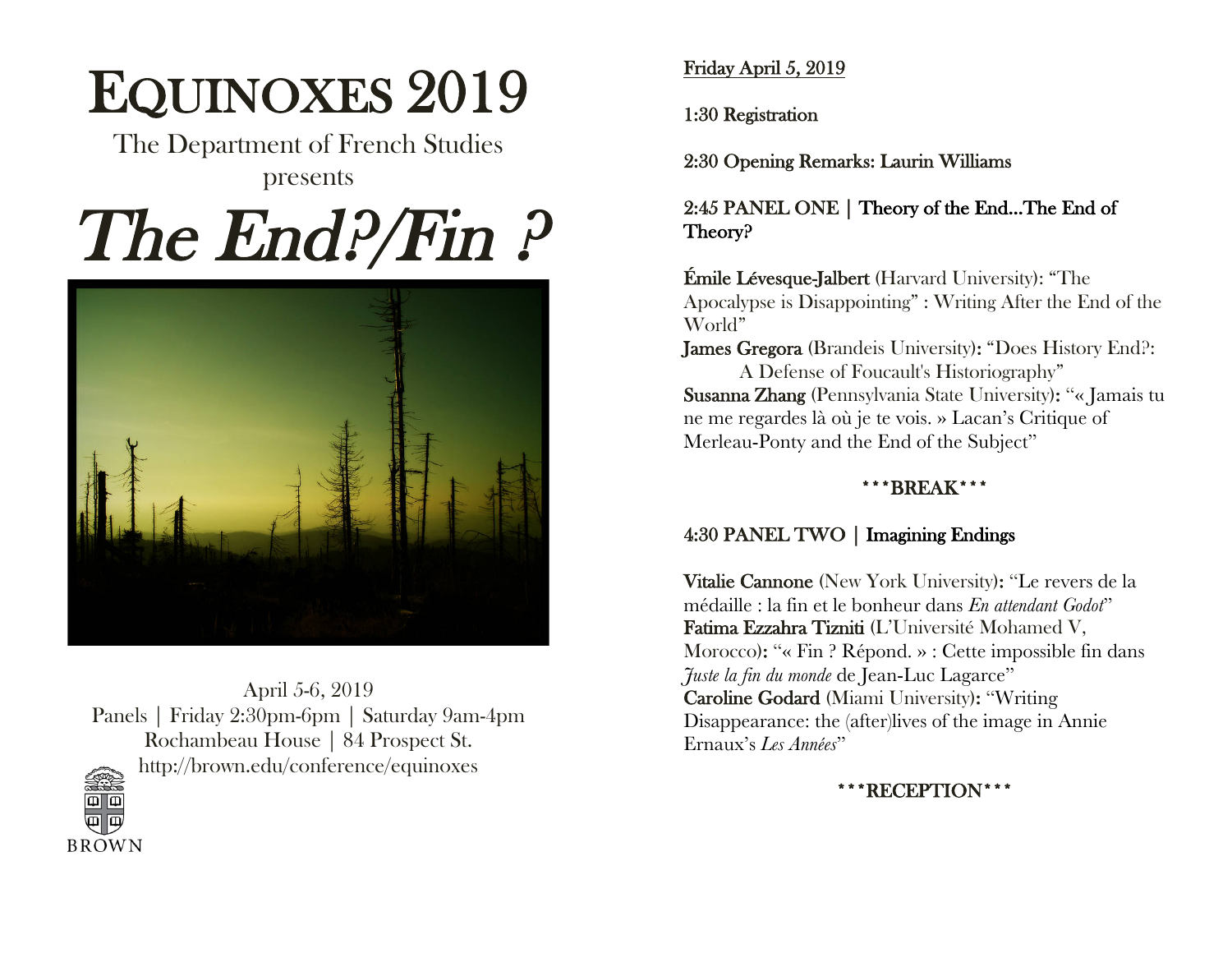#### Saturday April 6, 2019

#### 8:00 Breakfast

#### 9:00 PANEL THREE | Contemporary Fiction(s): Limits and Legacies

Paige Sammartino (Simmons University): "Life After Sunset in Le Petit Prince" Max Matukhin (Princeton University): "Raison de disparaître: The Ending of Samuel Beckett's L'Innomable"

#### \*\*\*BREAK\*\*\*

#### 10:30 PANEL FOUR | Representation, Realism, Restauration: Shades of the 19th Century

Daniel Peacock (Princeton University): "Édouard Manet, the Siege of Paris, and the Possibilities of Return" Marco Lobascio (University of Massachusetts, Amherst): "Beyond Ambition – Shifting Models of Masculinity in Le Rouge et le Noir"

#### \*\*\*LUNCH\*\*\*

#### 1:30 PANEL FIVE | Language and its Afterlives

Thom Murphy (New York University): "Nunc incipit : Occitan between Global and Local" Lénaïg Cariou (École Normale Supérieure): "Un vers sans fin ? Disjonction et décalage entre clôture syntaxique et typographique chez André du Bouchet"

Sarah Oliver (University of Chicago): "Rewriting the End, Rebuilding the Memory: The 'Alternative End' of

King Dagobert's life in The Gesta Dagoberti (Mid-9th Century)

#### \*\*\*BREAK\*\*\*

#### 3:00 PANEL SIX | Historical Endings, Revolutionary Beginnings: Thinking Beyond l'Hexagone

Lylia Djoudi (Syracuse University): "La polyphonie féminine dans le Quatour algérien d'Assia Djebar"

Salma Rebhi (University of Arizona): "Ecrire pour documenter l'Histoire : Regard sur le roman tunisien d'après 2011"

Zachary Kopin (University of Michigan): "Subjecthood in the Illinois Country: The Legalities of Loyalty at the End of the Ancien Empire"

#### \*\*\*BREAK\*\*\*

4:30 KEYNOTE ADDRESS | Sonja Stojanovic (University of Notre Dame): "On Timely Disruptions"

#### 6:00 Closing Remarks: Atticus Doherty

\*\*\*RECEPTION\*\*\*